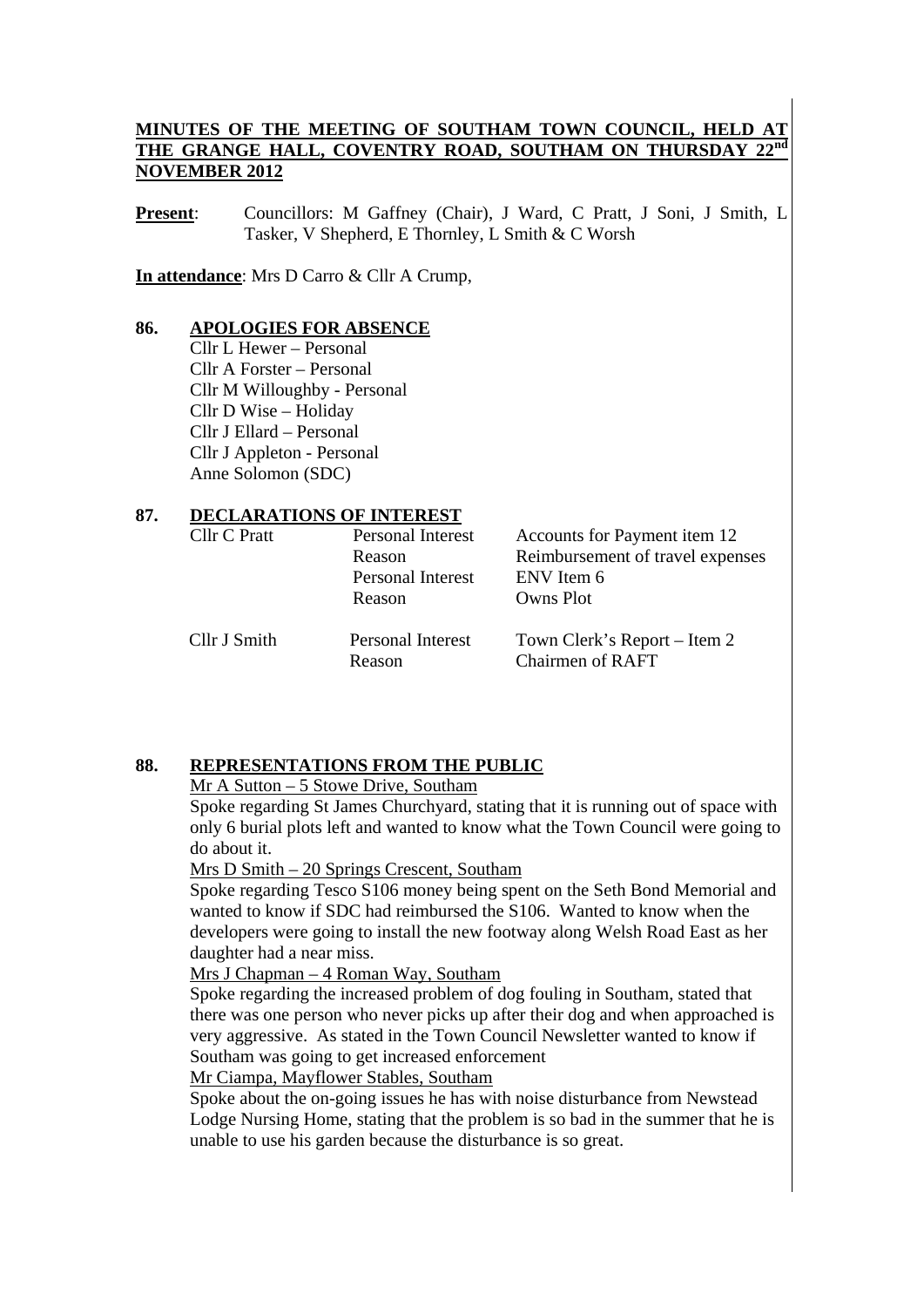#### **89. MINUTES OF THE PREVIOUS MEETING RESOLVED: That the Minutes of the Meeting held on Thursday 25th October 2012, having previously been circulated, be confirmed and signed by the Mayor.**

**90. ACCOUNTS FOR PAYMENT RESOLVED: That payment of accounts dated November 2012, totalling £4599.04 be** 

#### **91. APPLICATIONS FOR PLANNING PERMISSION**

i) Council considered the applications for planning permission detailed on the schedule dated November 2012 upon which the Town Council had been consulted by Stratford District Council.

ii) Planning Application decisions dated November 2012 **Noted**  iii)Planning Committee Meeting Dates **Noted** 

# **92. TOWN CLERK'S REPORT**

# **92.1 PUBLIC REPRESENTATIONS**

#### Mr A Sutton

**authorised.** 

Was advised that the Town Council were having on-going discussions with various people regarding the situation, that the Council is not a Burial Authority and had asked SDC to create a Municipal Cemetery which they have declined to do and have offered the Town Council no assistance in resolving the matter. The Town Council plan to hold a Public Meeting in the New Year in order to gain public opinion because it is going to be very costly to create a new cemetery.

#### Mrs D Smith

Was advised that SDC would be asked about the S106 reimbursement once the recommendation had been resolved. That the Council were of the opinion that the Planning Application included the creation of a footway and it would be investigated as to when this footway will be installed

#### Mrs J Chapman

Was advised that the Council does recognise that Southam has a Dog Fouling problem. They have been waiting for SDC to advise whether the Town Council will be able to pay for additional enforcement visits. SDC Ward Members will investigate the situation on behalf of the Council. The Council will obtain a Dog Warden visit schedule for Southam

#### Mr Ciampa

The Town Clerk advised the Council that Mr Ciampa had been given advice and details regarding neighbour mediation, that it was an Environmental Health issue and that the Town Council do not have any powers to assist. Cllr Crump advised that he would investigate what SDC were doing about the problem.

# **92.2 SOUTHAM INDIVIDUAL PROPERTY PROTECTION SCHEME**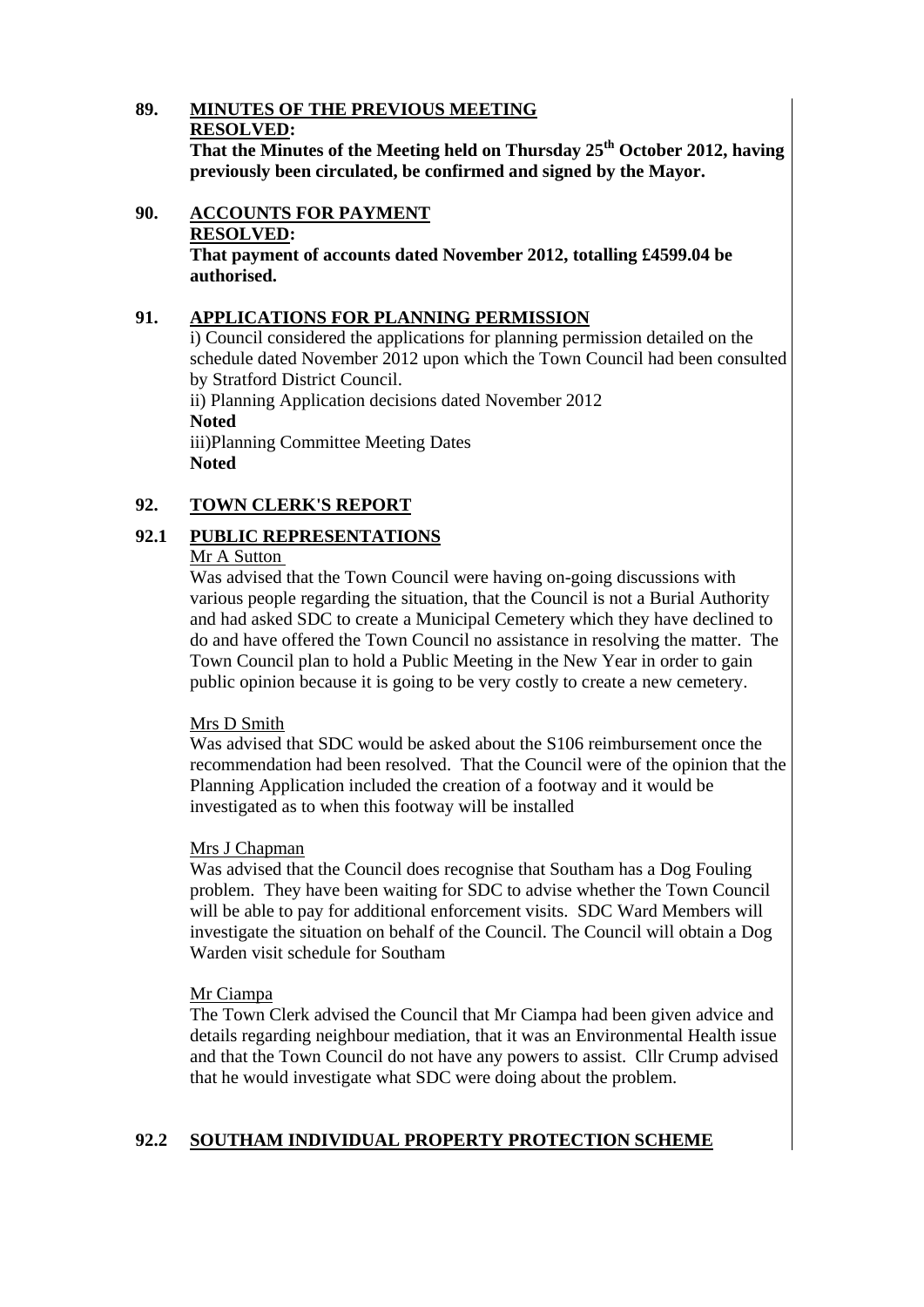Members were advised that the Southam Individual Property Protection Scheme is now complete and were given details of the properties that have had the flood barriers installed.

# **92.3 COUNCILLOR VACANCY – MILL HILL WARD**

Members considered Councillor Applications from a Mr B Thomas and a Mr A Crump.

**RESOLVED:** 

**That Mr B Thomas is co-opted onto the Council** 

# **92.4 SOUTHAM YOUTH CLUB – HALF TERM ACTIVITIES**

Members considered correspondence from Glesni Thomas advising that unfortunately they had to cancel the half term Activity week due to no bookings and therefore would be returning the remaining grant funding (less advertising costs) to the Town Council.

**Noted** 

# **92.5 LIVING HISTORY WEEKEND: 17TH & 18TH AUGUST 2013**

Members considered a grant application from Southam First seeking a grant of £4000.00 towards the proposed Living History Event that is due to take place in August 2013. Due to the timing of the event, it would be too late for the grant application to be considered in February 2013; therefore Southam First would appreciate the Town Council considering the application now. However, Southam First would not need to receive any money until the next financial year, but need a commitment now as to how much the Council is prepared to financially contribute; this money could then be budgeted for at the Precept meeting.

# **RESOLVED:**

**i)That the Town Council will contribute a maximum of £2500, the amount will depend on what other funding is secured** 

**ii)The Town Council would like more specific information on the costs of the project** 

**iii)To clarify what group is leading the event is it Southam First or Southam Living History Event Committee** 

#### **92.6 DISPENSATIONS PROCEDURE – GUIDE FOR PARISH AND TOWN COUNCILS**

Members considered correspondence from WALC advising that it is the opinion of the National Association of Local Councils that a dispensation is required for precept setting. In order for a Councillor to take part in the Precept Meeting each Councillor would need to apply for a dispensation and complete a Dispensation Request form. Due to the timescale the Town Council would need to delegate to the clerk the authority to grant dispensations for precept only. The power rest with the relevant authority under section 33 (1) of the Localism Act 2011and the basis is set out under section 33 (2). The Council also needs to agree a procedure with the Town Clerk as to how they are going to deal with other dispensation requests in the future.

# **RESOLVED:**

**i)That under power s33 (1) of the Localism Act 2011 the Town Clerk is given the authority to grant dispensations for precept only** 

**ii)That each Councillor is to complete and submit a Dispensation Request Form to the Town Clerk at least 7 working days prior to the Precept Meeting in order to participate in the Precept Meeting. Failure to do so will mean**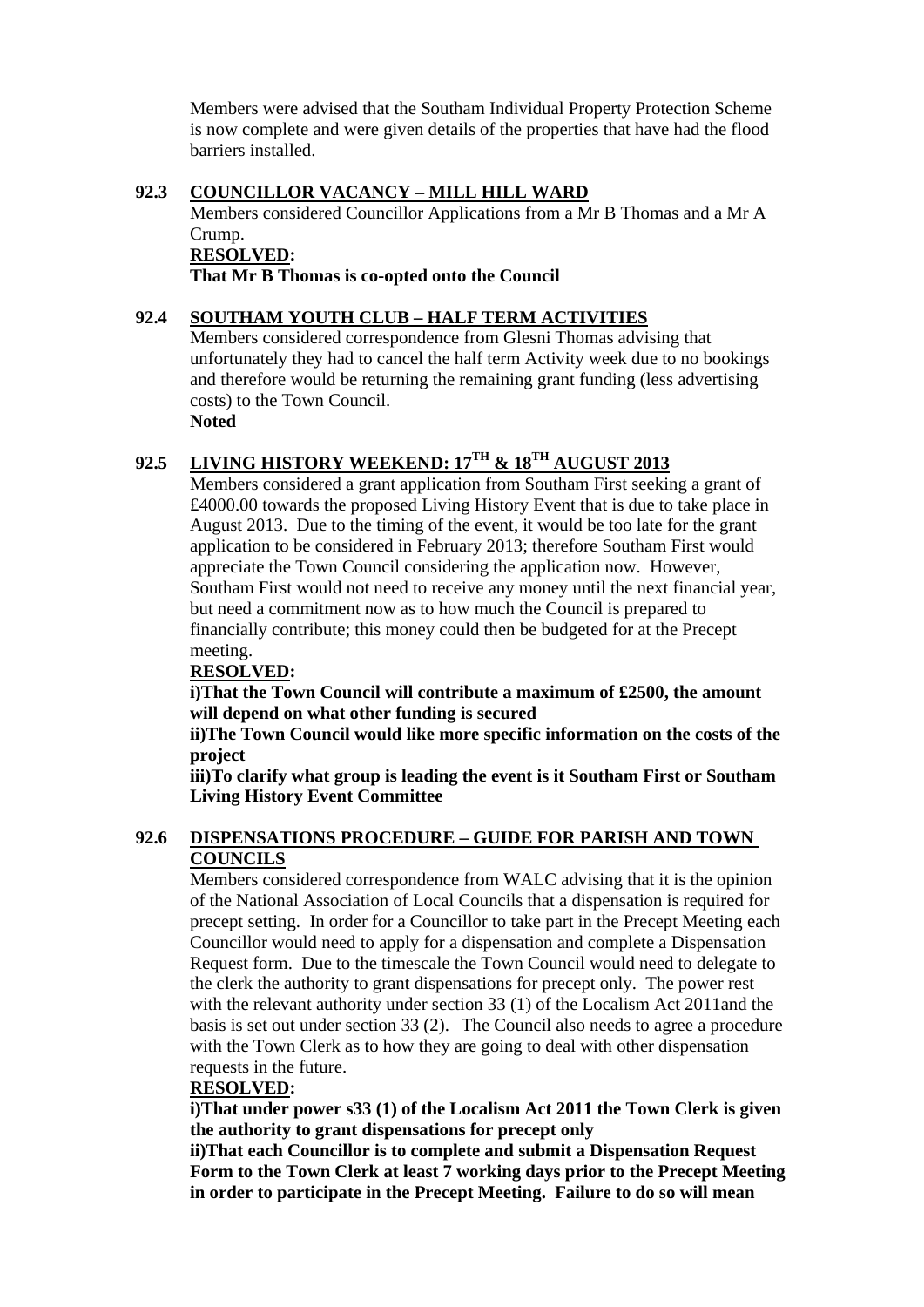**that, the Councillor cannot participate in the Precept Meeting without dispensation being granted, as it is deemed a Criminal Offence iii)That the procedure regarding other dispensations is considered at the February ENV** 

# **92.7 CHRISTMAS OPENING HOURS RESOLVED: Monday 24th December 2012 – Closed Tuesday 25th December 2012 – Closed**

**Wednesday 26th December 2012 – Closed Thursday 27th December 2012 – Closed Friday 28th December 2012 – Closed Monday 31st December 2012 – Closed Tuesday 1st January 2013 – Closed** 

**The office would re-open on Wednesday 2nd January 2013 and the Town Clerk's and Town Mayor's telephone number will be on the answering message if someone needs to contact the Town Council, as a matter of urgency.** 

# **92.8 WITHDRAWAL OF THE COMMUNITY DENTAL SERVICE AT SOUTHAM CLINIC**

Members were advised that the Community Dental Service has been withdrawn from Southam Clinic. The Town Clerk has been advised that the clinic has been withdrawn due to lack of clients and therefore not viable to have it open even one day a week. The facilities remain at the clinic and if the situation changes in the future then the service could be reinstated. **Noted** 

# **92.9 FARMER MARKET – MEETING REQUEST**

Members were advised that a representative of the Farmers Market would like to meet with some members of Southam Town Council to discuss some issues they have with the Market and Southam First. The Town Clerk suggests that a meeting is arranged with the Town Council, Farmers Market and Southam First. **RESOLVED:** 

**That a meeting is arranged and Cllr Gaffney and Cllr J Smith represent the Council** 

# **92.10 MEETINGS/TRAINING/EVENTS**

• Saturday  $16^{th}$  February 2013 – Mayor's Charity Concert, 7.30pm at The Grange Hall, Southam, Tickets £10.00

# **92.11 COUNCIL MEETING DATES ENV MEETING DATES**

 December Recess Thursday  $10^{th}$  January 2013 (Precept) Thursday  $24^{\text{th}}$  January 2013<br>Thursday  $28^{\text{th}}$  February 2013 Thursday  $14<sup>th</sup>$  February 2013<br>Thursday  $14<sup>th</sup>$  March 2013 Thursday  $28^{th}$  March 2013<br>Thursday  $25^{th}$  April 2013<br>Thursday  $11^{th}$  April 2013<br>Thursday  $11^{th}$  April 2013 Thursday  $25<sup>th</sup>$  April 2013 Thursday  $9^{th}$  May 2013 (Annual Town Meeting & Mayormaking) Thursday  $23^{\text{rd}}$  May 2013<br>Thursday  $27^{\text{th}}$  June 2013 Thursday  $13<sup>th</sup>$  June 2013<br>Thursday  $11<sup>th</sup>$  July 2013 Thursday  $25<sup>th</sup>$  July 2013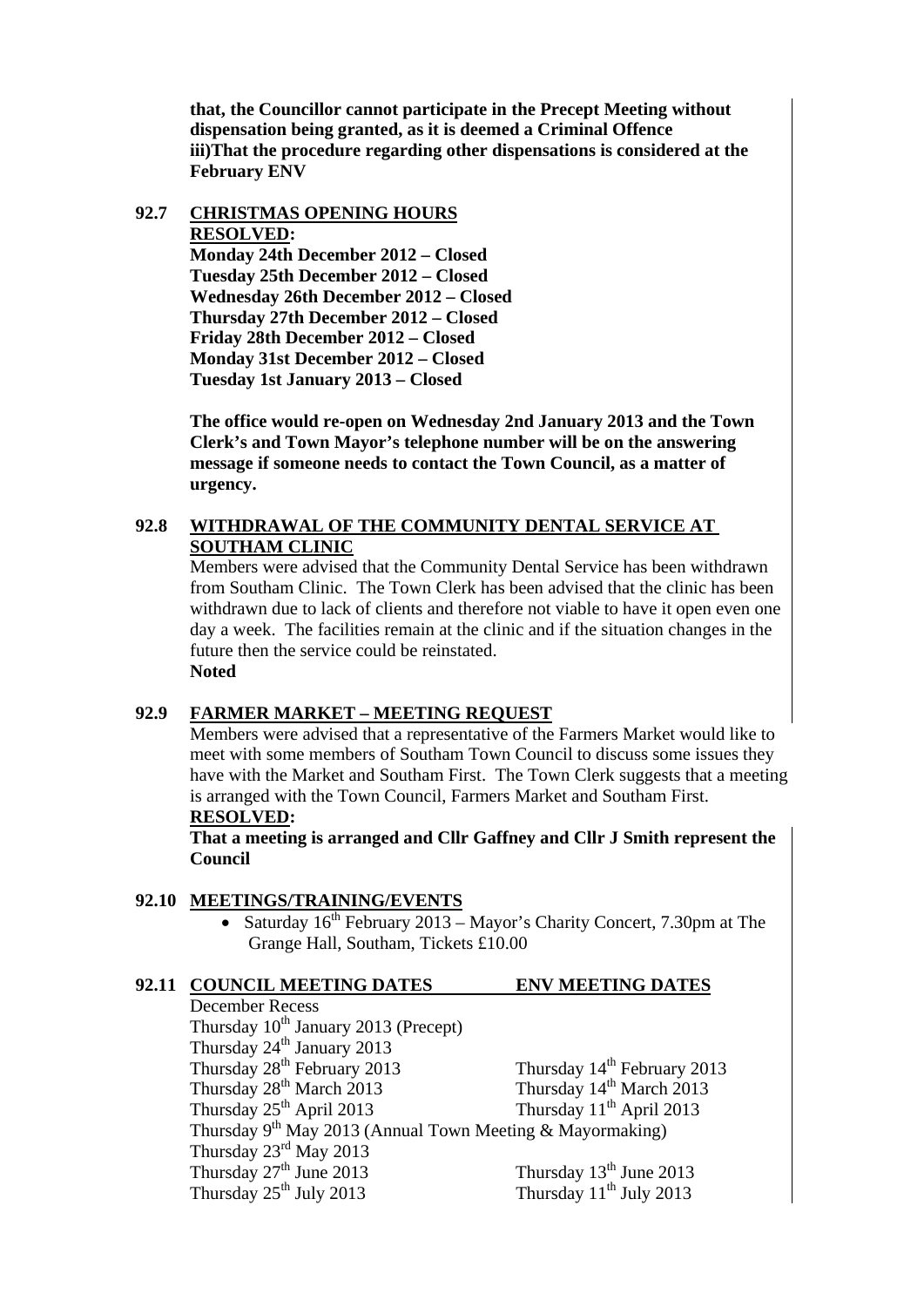August Recess Thursday  $26<sup>th</sup>$  September 2013 Thursday  $12<sup>th</sup>$  September 2013 Thursday  $24^{th}$  October 2013 Thursday  $10^{th}$  October 2013 Thursday 29th October 2013<br>
Thursday  $28^{th}$  November 2013<br>
Thursday  $10^{th}$  October 2013<br>
Thursday  $14^{th}$  November 2013 December Recess

**Noted** 

#### **93. CORRESPONDENCE**

#### **93.1 ARCHAEOLOGICAL DIG SOUTHAM TOWN CENTRE – ORBIT PRESS RELEASE Noted**

# **93.2 CHRISTMAS LIGHTS ASSOCIATION – COMMITTEE MEETING MINUTES Noted**

# **94. REPORT ON AN ENVIRONMENTAL WORKING PARTY MEETING ON 11TH OCTOBER 2012**

# **94.1 LOCALISM PROGRAMME – TOWN AND PARISH COUNCILS**

Tejay de Kester, Localities and Community Safety WCC attended the meeting and a twenty minute discussion took place.

#### **RESOLVED:**

**STC will take this further and decide the best way of pursuing and developing good relationships with WCC officers and departments and our council. Time scale until March 2013** 

#### **94.2 SOUTHAM FIRST**

Sue Hinsley and Ashley Keenes attended the meeting. Listened to the concerns re: bus stops, chemist access and frequency of road closures. It was suggested that there is greater communication with the Town Council and Southam First promised to keep the TC informed of their future activities well in advance of the planned event. TC requested that Southam First consider other sites for some markets alongside High Street, Police Station and the Library Grounds. **RESOLVED:** 

**That Cllr Forster report back to the next council meeting on arrangements for temporary bus stops for 1st December 2012** 

#### **94.3 GRASS CUTTING**

Members considered whether they want to pay SDC for additional grass cutting in the next financial year. Members were informed that the new grounds contract for SDC is due to be finalised in the next 10 days.

#### **RESOLVED:**

**To discuss issue of paying for extra cuts when the new costs are confirmed** 

#### **94.4 RIGHTS OF WAY VOLUNTEER PARTNERSHIP AGREEMENT 2012**

Members considered the correspondence and discussed whether to resurrect the Pathway Community group

# **RESOLVED:**

**i)To approach Nigel Chapman to see if he is willing to chair a new P3 Scheme ii)Need to appoint a TC Rep**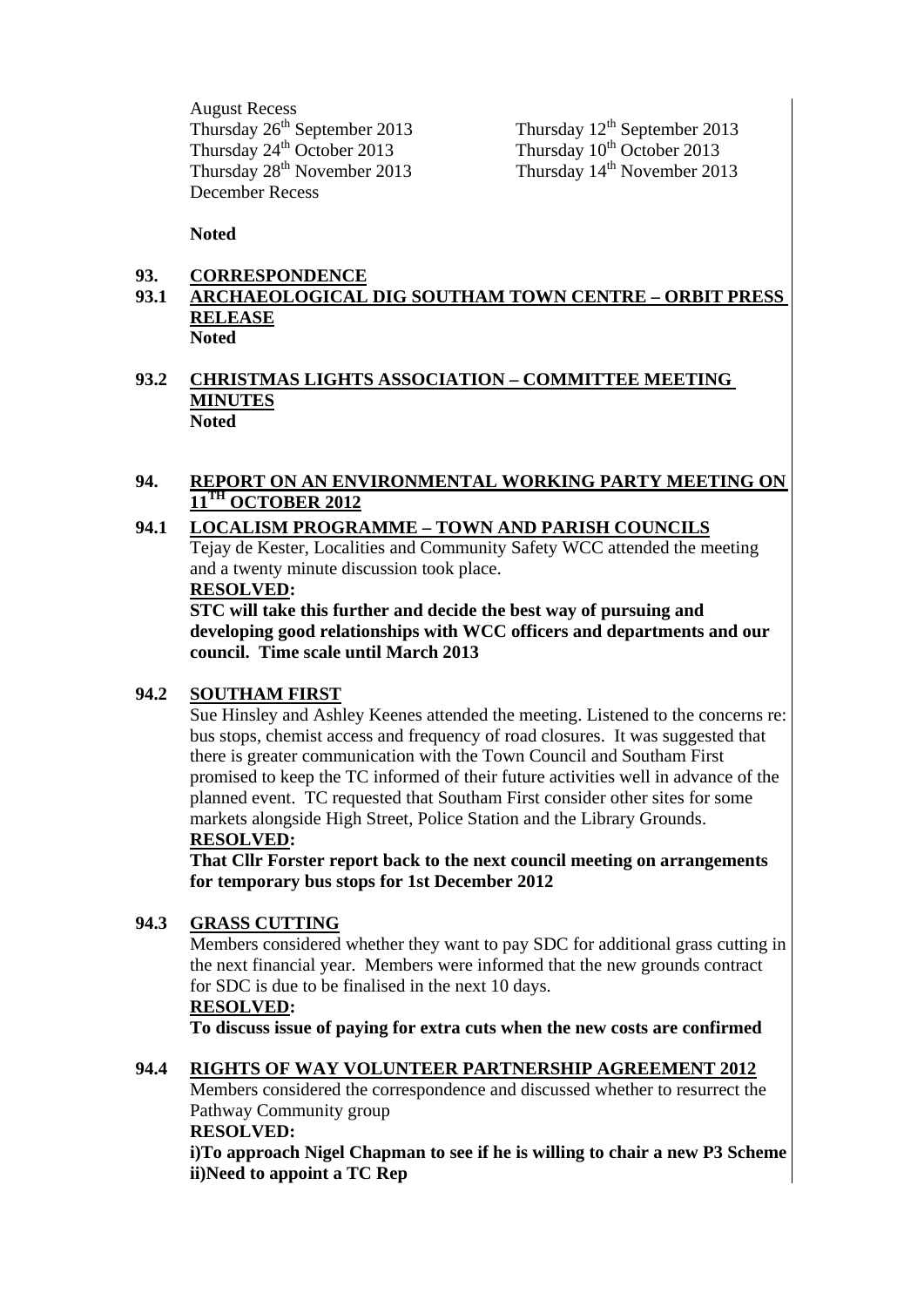**iii)Look for volunteers from VASA database and ask Southam companies such as Alumet, Tesco etc for employee volunteers for specific projects**

#### **94.5 SETH BONDS106**

#### **RESOLVED:**

**To ask SDC if they are going to refund the Seth Bond monies to the Tesco S106 fund. Regardless of the response the matter is closed** 

#### **94.6 CABINET MEETING RE: BURIAL AUTHORITY AND CHURCHARD RUNNING OUT OF SPACE**

Cllr Pratt reported that SDC will not take on the role of a Burial Authority **RESOLVED:** 

**i)To publicise the fact that the number of burial plots is reducing and at present there are only seven remaining** 

**ii)Explore possibility of buying land from the Diocese/Southam United Charity, friendly local farmers etc...** 

**iii)That a public meeting is arranged to gauge public support for a new Southam Burial Ground and for Southam Town Council to become a Burial Authority. If this is supported then a referendum will follow to establish public support for increased precepts for some years to fund** 

#### **94.7 TOWN PLAN**

Members were advised that a Town Plan for Southam was last carried out in 2006 and were requested to decide if they wanted to update it.

#### **RESOLVED:**

**To defer for one year once the on-going developments in the town centre are more clear and further advanced in their completion** 

# **94.8 VASA VOLUNTEER TRANSPORT SCHEME – UPDATE RESOLVED:**

**i)That Cllr Tasker go back to VASA and say that a person is eligible if they have a bus pass** 

**ii)Agree to a unified mileage for those on benefits and Town Council will meet the difference in rates** 

**iii)Pay small admin costs to VASA for postage and stationery in additional to admin fee** 

# **94.9 REPORTS FROM REPRESENTATIVES FROM OUTSIDE BODIES RESOLVED:**

**That Members will have the opportunity to give reports from the 'Outside Bodies' they represent at each Council Meeting under Agenda Item 9 Working Party Reports** 

CLERK IS REQUESTED TO ACTION THE FOLLOWING ITEMS PRIOR TO THEM BEING RESOLVED

# **94.10 DEPUTY PLANNING MEMBER**

# **RESOLVED:**

**Cllr Willoughby volunteered to be Deputy Planning Member and will attend the meeting in November if required** 

#### **94.11 QUESTIONS FOR COUNTY AND DISTRICT COUNCILLORS RESOLVED:**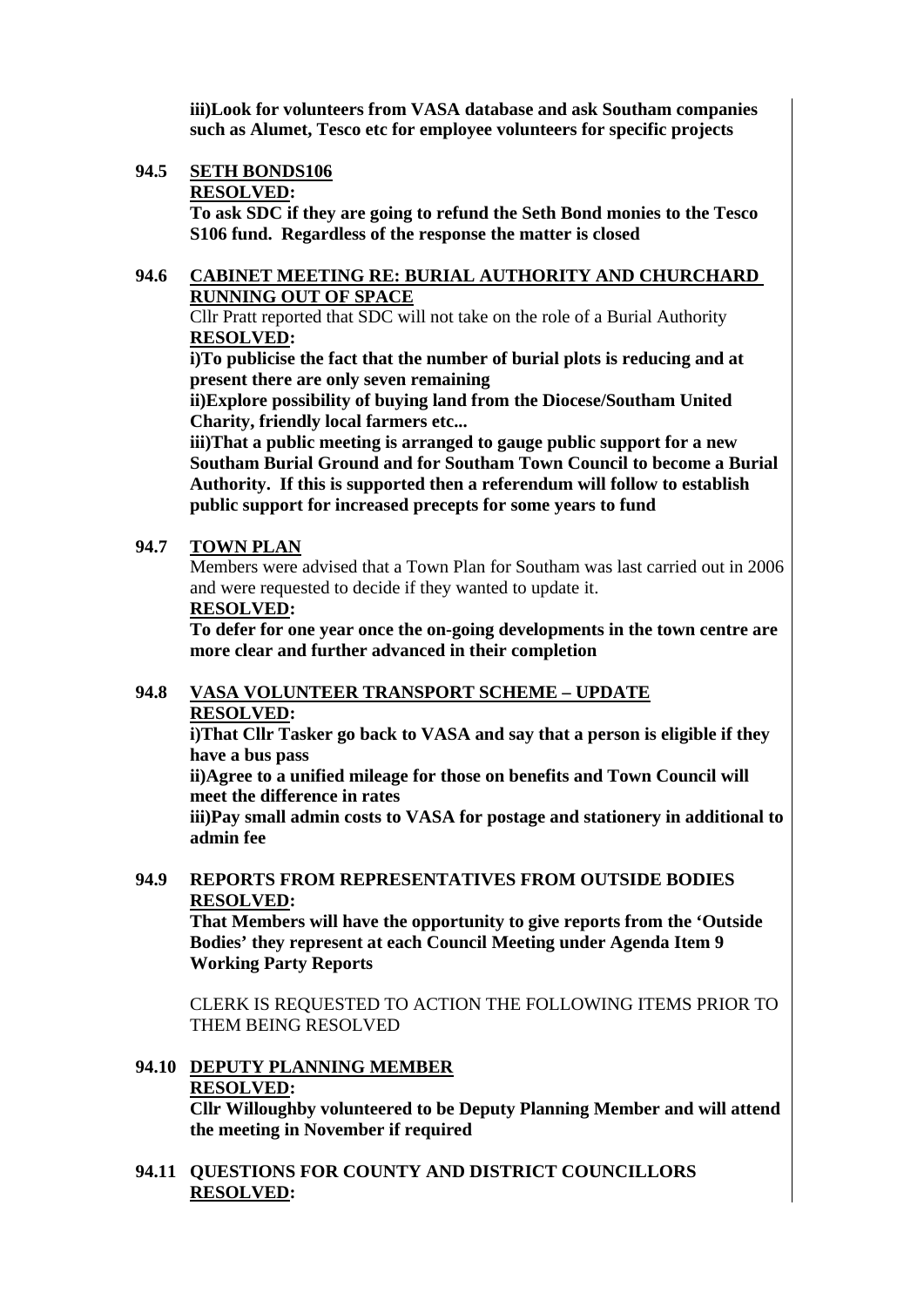**i)To request information re: spending of Section 106 monies specifically allocated to Southam Town Centre and the improvement of Market Hill. Urgent discussions are required soon due to expiry of funding ii)When is the Town Council likely to have sight of the plans for the Orbit and Library redevelopment** 

# **94.12 REMEMBRANCE DAY PARADE – ROAD CLOSURE**

Members were advised that the Police have insisted that barriers and road closed signs need to be used for the road closure. This has a financial implication for STC as our contractor will be required to transport barriers and signs to physically close the road.

#### **RESOLVED:**

**i)That the procedure is accepted as there is no choice ii)That a sum of £50 be authorised to cover the cost** 

Members are requested to note that the Town Council Contractor will charge a nominal fee for this service

# **94.13 PLANNING APPLICATIONS See attached**

# **94.14 SOUTHAM COMMUNITY CHRISTMAS TREE FESTIVAL 2012**

Members considered correspondence from Pauline Brailsford inviting the Town Council to take part in the Christmas Tree Festival. **RESOLVED:** 

**i)That Cllr J Ward and Cllr M Willoughby take forward the project ii)That under the LGA 1972 s144 Power to attract tourists and visitors, the total cost of £30.00 for the tree and decorations will be financed from the Sundries Budget** 

# **95. HS2 LTD COMMUNITY FORUM – CLLR V SHEPHERD**

Brief Report on HS2 and its future effect on Southam and STC.

\* It is ever increasingly clear that HS2 in some form will go ahead based on our current information.

However, what is not yet clear is to what extent Southam and Warwickshire will be affected because of all the problems still arising throughout the whole of the HS2 route.

\* One of the major concerns affecting Community Forums [CF] on the route is that HS2 are failing to fulfil their own terms of reference and are in the opinion of all CFs moving away from their own original terms of reference.. The minutes and terms of reference have become increasingly late for all CFs and

have been dismissed as inadequate and self-serving.

\* HS2 are spending increasing amounts of time at Forums on speaking and presentations on what they want to say, so limiting any chance of creating a dialogue on local and mitigation issues. In addition some of their speakers are totally inappropriate and lack the level of knowledge that is required. It is clear that members of all CFs have a greater level of knowledge [over 500 years of experience] and what is more important, local knowledge and history.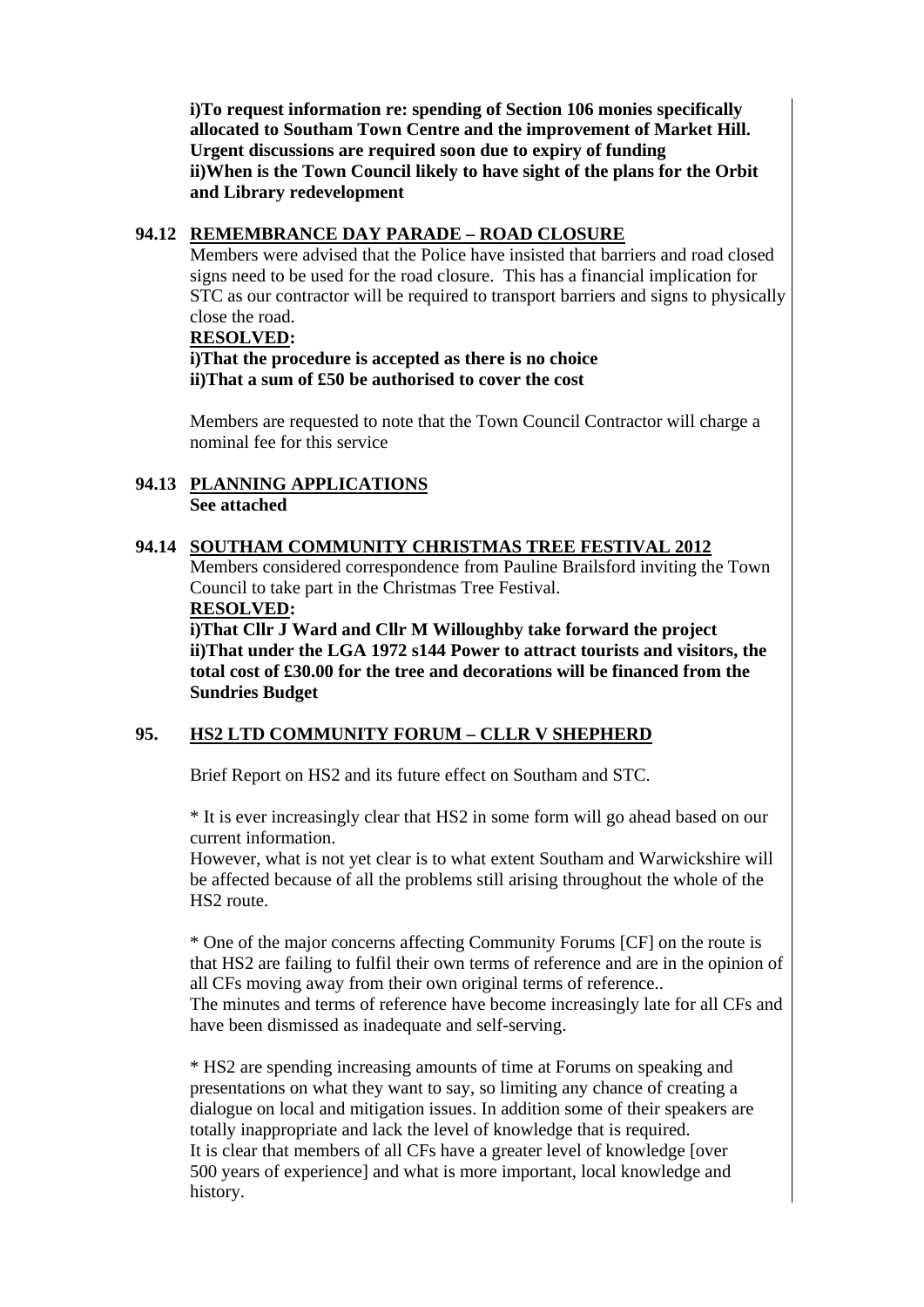\* HS2 wanted to introduce a standard agenda, this was wholly inappropriate for differing local issues that would be raised throughout the country. Giving the impression that they were just going through the motions.

\* Our representatives here in Southam, Dr Dan Mitchel and Andrew Jamieson have been very demanding of HS2 to `come clean` about what is going to happen in our area and as a result we now know that .....

1 We will have a major `building site ` problem stretching from beyond Ladbroke in the South to Cubbington in the North.

2 The main roads to Banbury, Leamington, Deppers Bridge, and the Welsh road will be subject to closures and major diversions. HS2 are still considering a cut and cover tunnel as an alternative for the cutting outside Southam near the Industrial estate. Manufacturers are concerned about vibration to delicate equipment.

3 Earth moving machinery, lorries, equipment, materials, men and facilities will dominate our environment for the total build time of 5 to 8 years.

4 We will have an additional problem in our area that no other part of the country will suffer, that will be the build of a `loop line` going North and South just south of Ladbroke to be the `repair area` for fixing train breakdowns. This means that for a total of approx 1 to 1and half miles, we will have to suffer four lines of track instead of just two. These `loop lines` were not required for HS1 into Europe, why now and why in our area.

5 This will increase by as yet an unknown length of time for further disruption in our local area.

6 Additional farmland will have to be bought, new roads created, area roads closed for an unknown length of time, with additional noise, pollution, disruption and total inconvenience for the Town of Southam, with no opportunity for landowners or Councils to refuse or receive any agreed compensation with HS2. 7 The town of Southam will not benefit at all from this HS2 plan. We may have some additional shop trade during its construction, but this will no way lessen the negative impact on our community.

8 The only one interesting bit of information to come out of all these talks, meetings, protests and debates is that two of the most interested parties in our area, namely, Codemasters and Dallas Burston are not involved in the protest movement at all. I wonder, do they know something the CFs does not.

# **96. SOUTHAM FIRST TOWN IMPROVEMENT SUBGROUP – CLLR J SONI OWNERSHIP OF PROPOSED BUSINESS BOARDS and THEIR DESIGN**

1.SDC would not be able to take on the ownership once any boards are installed even for a short period.

2. From the input of business owners, and feedback from STC, it has been decided that the complex numbered map with individual business cards is not practical or useful.

3. An alternative/revised and cheaper design is now being considered on which shopping streets are identified, and key sites e.g. PO, Churches, Toilets, Library, Parking, Pharmacy and eating places are marked.

4.Pads of 'tear off' maps are being costed, these would be the same format as the main board and available in shops etc.

5. The next meeting is on January  $15<sup>th</sup>$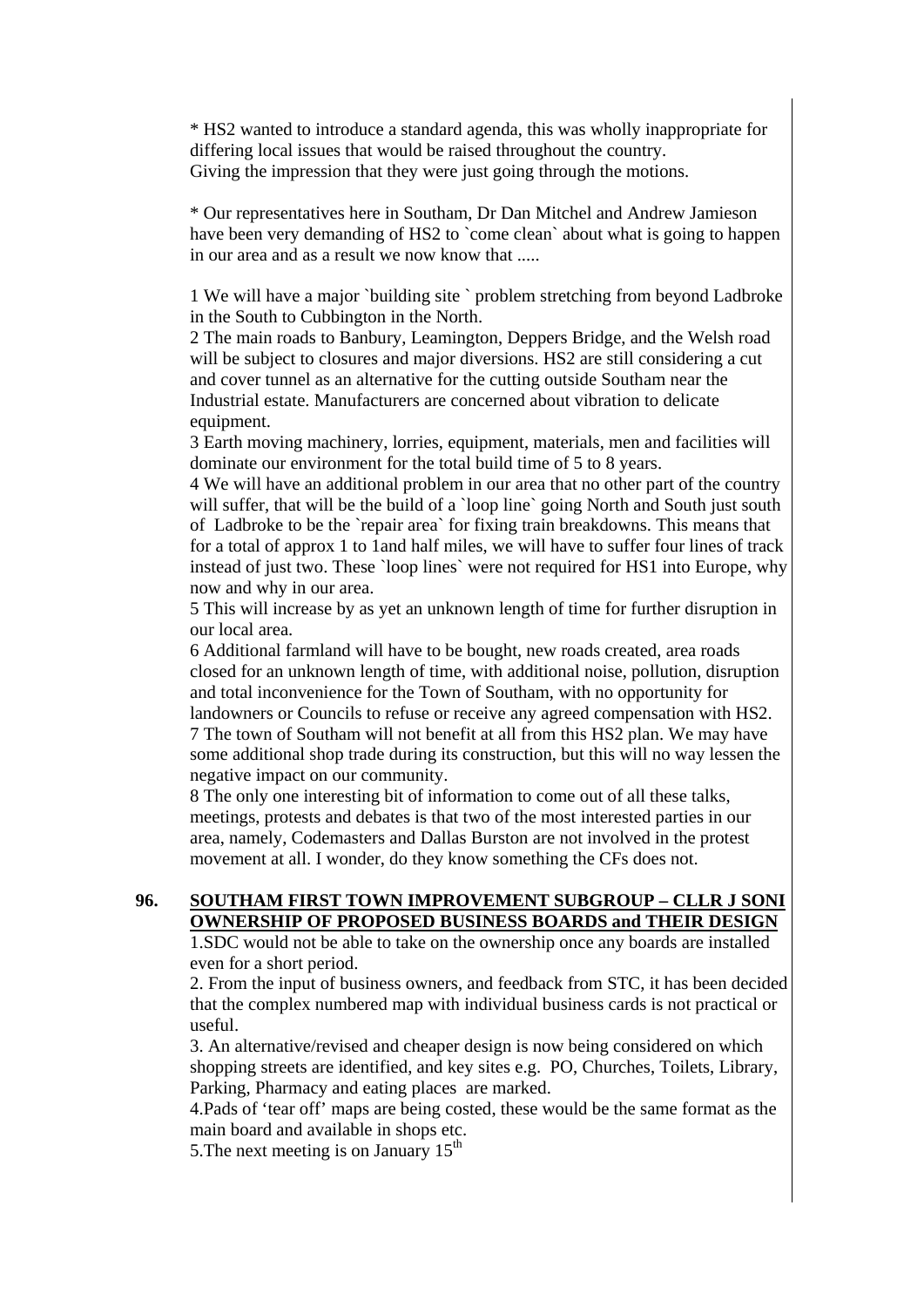# **97. BIFFA LIAISON MEETING – CLLR J SONI**

1.The green waste composting unit at the Ufton site has now received accreditation which allows it to sell the compost. At present the compost is being used in the restoration of the landfill site. There is no proposal to sell in small bags to the public. However, Biffa are proposing a scheme where they will deliver to allotments in large 1 ton bags if requested.

2.The green waste fed into the composting unit must be free of plastic bags and newspaper (the print ink is toxic). They are mounting a campaign to alert the public to this as they often find plastic in with the green waste. If you put food waste in the green bin (as allowed on alternate weeks) you should use compostable bags which you can apparently buy from Sainsbury's.

# **98. INFORMATION FROM COUNTY AND DISTRICT COUNCILLORS**

Cllr A Crump advised the following:

- o Advised that Dog Fouling was a problem across the district and members of the public can help by obtaining evidence and being prepared to provide witness statements
- o That he was aware of the situation affecting Mr Ciampa and will speak to Mr Reid at SDC
- o Cllr Ellard was due to give an update on the S106 monies, but due to an unforeseen situation has been unable to attend tonight's meeting
- o Orbit Development Another meeting is due to take place in January
- o Empty Homes Grants currently being promoted
- o Core Strategy still being completed
- o Shottery Planning Appeal could have implications
- o Stating that being a Burial Authority has a significant drain on resources
- o PCC Elections
- o Local Government Boundary Commission for England Review

# **99. BUSINESS WHICH IN THE OPINION OF THE MAYOR SHOULD BE CONSIDERED AS A MATTER OF URGENCY**

In light of the recent weather conditions, Members were requested to authorise paying for sand to be used to fill up the sandbags at a cost of £78.00 **RESOLVED:** 

**That the Council will pay for sand at a cost of £78.00** 

# **100. EXCLUSION OF THE PUBLIC FROM THE MEETING** It was moved and

**RESOLVED: that pursuant to Section 1(2) of the Public Bodies (Admission to Meetings) Act 1960 the public be excluded from the meeting because publicity would be prejudicial to the public interest by reason of the confidential nature of the business to be transacted** 

#### **101. STAFF SALARIES AND PAYMENT FOR SERVICES RESOLVED: To authorise payments of staff salaries dated November 2012**

**Meeting closed 9.17pm**